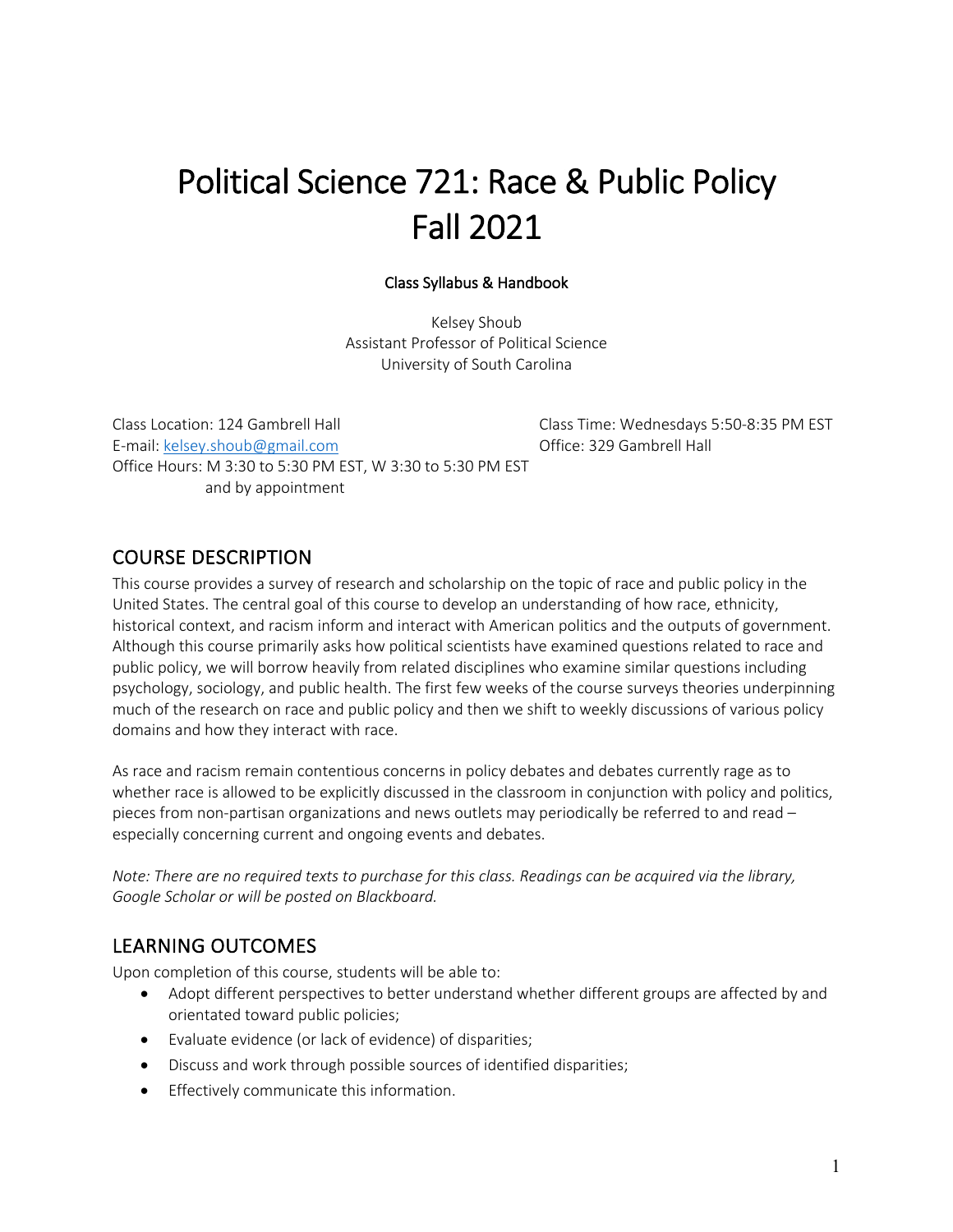# GRADING + ASSIGNMENTS

The grading scale for this course is as follows: 90% or above A, 87% to 89.99% B+, 80 to 86.99% B, 77% to 79.99% C+, 70% to 76.99% C, 67% to 69.99% D+, 60 to 66.99% D, and below 60% F.

Grades in this course are determined by distinct assignments for students in masters programs versus those in PhD programs. See the appropriate grouping of assignments below.

## MPA (or Master's) ASSIGNMENTS

Grades for MPA students or students otherwise in master's programs at South Carolina will be determined by five general types of assignments. Note that many of your assignments center on communicating information.

A great resource that houses both guides and examples for many of these assignments can be found on Harvard's Kennedy School communications consulting page:

https://www.hks.harvard.edu/more/about/leadership-administration/academic-deansoffice/communications-program/consulting.

## • Class Attendance. + Participation (30% of the course grade)

You are expected to attend class, have read all of the week's assigned readings thoroughly, and not be bashful in sharing your thoughts. Each week you will earn 1.5 points for attending class and 1.5 points for participation. Your lowest grade will be dropped.

If you are feeling sick or otherwise cannot attend class, you can alternatively earn these points by participating on that week's forum board. For this, you can earn 1.5 points for reflecting on the readings in 1-2 paragraphs and can earn an additional 0.75 points (up to 1.5 points) by otherwise posting on that week's forum board (i.e., an observation, question, response to a question posted, etc.). These posts are due by the start of the following class.

# • Questions about the Readings (5% of the course grade)

On the first day of class, you will sign up for a week for which you will submit questions about the readings by 10 am day of class. On your week, you should submit at least two questions per article and at least one overarching question for the week. Your questions may be conceptual, relate the readings to current events or debates, or ask your classmates to reflect.

Submit questions via the assignment tab on Blackboard *and* post them to the forum for that week. I will either directly or indirectly incorporate your questions into discussion for that week, and your classmates who miss class – or who feel that they have not sufficiently participated in that class – may respond on the forums.

# • In-Class Presentations (20% of the course grade)

Over the course of the semester, you and your groupmates will prepare and give two presentations. One presentation will provide background information on the policy or policy area being discussed on a given day, while the other will succinctly present 3 (if in a two person group) or 4 (if in a three person group) additional articles or reports on the topic of that week. To accompany each presentation, you and your groupmates will produce a short, written document: a one sheet handout summarizing the (historical) background should accompany the former and an annotated bibliography of the chosen articles should accompany the latter. On the first day of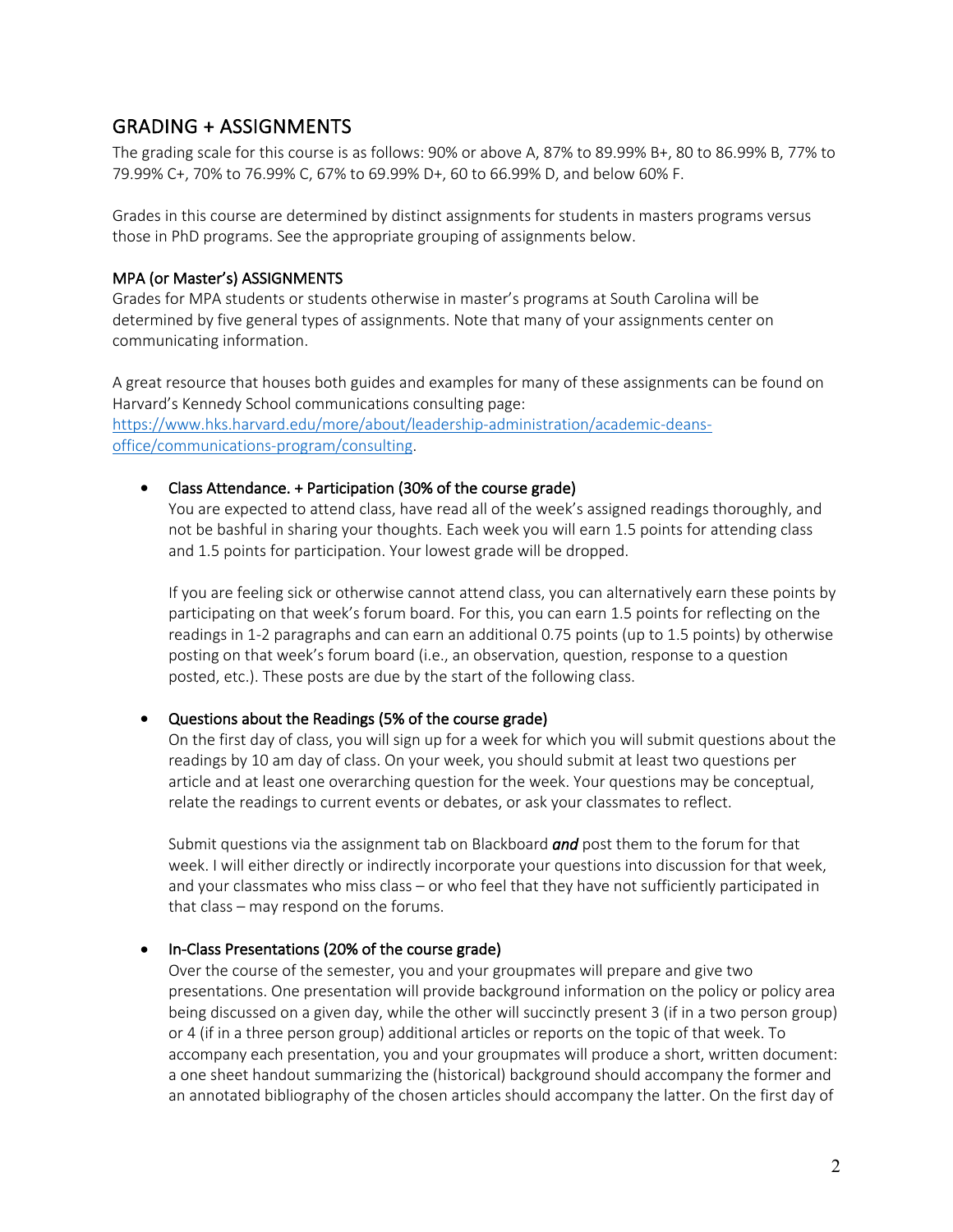class, you will sign up for each of these presentations.

Following each presentation, you will fill out a short survey that asks you to reflect on the experience, to report on who did what for the assignment, and evaluate both your own contribution and the contributions of your groupmates. These responses will be incorporated into your grade for this assignment. Note that everyone in the group does not have to equally contribute to every individual part of the project, but, overall, each individual should equally contribute to the project.

If, for any reason, no one in your group can synchronously attend class, then you may submit a recording of your presentation along with your accompanying handout, which will be shown during class.

Here is additional information on each presentation and the accompanying documents are:

o Presentation on Policy Background: At various points in your careers, you may be asked to brief a team, boss, or group on a topic. This assignment is meant to mimic such as occurrence. For this, you (and your groupmate or groupmates) will present relevant background information, such as historical and political contexts concerning the policy topic of the week, in 15 to 20 minutes. This may be followed by discussion or a Q&A. I will stop presentations and discussion at 30 minutes.

To prepare for you presentation, you may draw from textbooks, such as *Uneven Roads: An Introduction to U.S. Racial and Ethnic Politics* by Shaw, Desipio, Pinderhughes, and Travis, reliable resources on the web, documentaries, etc. You may include recorded clips or soundbites as a part of your presentation, but over half of your presentation should be in your own voice. Additionally, you may ask questions of your classmates, which counts towards your time but will not be counted against you if you go over your time. Note that during your presentation, you should be prepared to answer questions as they arise, and you should be ready to answer questions at the end of your presentation.

To accompany your presentation, you should prepare a summary document that succinctly communicates the key points of your presentation. Your document should be one printed page, indicate the sources that you have drawn from for your one-sheet and presentation, and include a title and your names.

Policy background presentations will be given at the start of each class period, after announcements and any follow-up discussion on assignments or from the previous week. The accompanying sheet should be submitted via the assignments tab by 10 am day-of class. Your sheet will then be posted on the resources tab for that day's class on the Course Content page, and I will bring printed out versions of the sheet to class (when possible).

 $\circ$  Presentation on Related Work: Find 3 additional (if you are in a group of two) or 4 additional (if you are in a group of three) academic articles, government reports, or think tank or center reports related to your week's topic. At least one of the identified related works should be an academic article or book, and at least one of the identified related works should be a government, center, or think tank report. In a 7- to 12-minute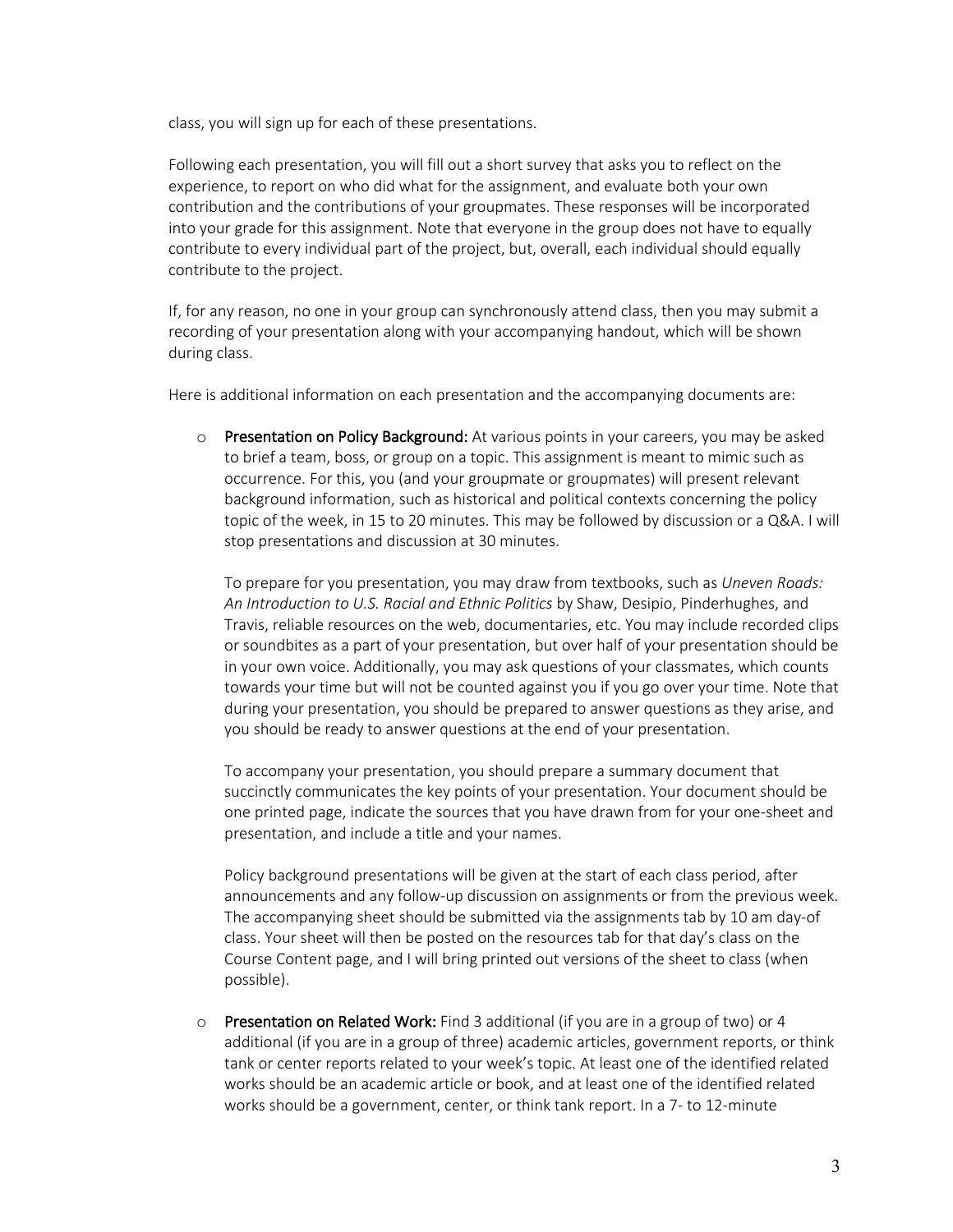presentation you will summarize each of the additional, related sources that you have found and read. Note that you should be prepared to answer questions at the end of your presentation.

In addition to your presentation, you should prepare a short, annotated bibliography of these sources. Each annotation should be 4 to 10 sentences long and should: (1) summarize the source in two to five sentences, (2) evaluate the source in one to three sentences, and (3) recommend who might find it useful in one to three sentences. For additional information on annotated bibliographies check out these resources: https://writing.wisc.edu/handbook/assignments/annotatedbibliography/ and https://guides.temple.edu/c.php?g=553329&p=3801525#s-lg-box-11818324. Additionally, you may want to check out the annotated bibliography section of my document on how to approach academic research: https://bda04249-55dd-4243-ad23- 033dd2ce1a7b.filesusr.com/ugd/9f8d4f\_142bd7ae58314e60b8e9872e9868e0c4.pdf. (This also provides a template for the formatting.)

Your annotated bibliography should be submitted via the assignments tab as a PDF by 10 am day-of class. This annotated bibliography will be posted on the resources for that day's class, so that your classmates may pull from it at a later date. Your presentation will occur after our class break (i.e., it will kick off the second half of class).

#### • Exams (20% of the course grade)

There will be two exams that are currently scheduled to be take-home and held during the normal period for the midterm and during the final exam period for the final. Each exam constitutes 10% of your overall grade.

- o Midterm: October 20<sup>th</sup> at 5:50 pm EST
- o Final: December 8<sup>th</sup> at 7:30 pm EST

#### • Final Project (30% of the course grade)

Over the course of the semester you will work toward becoming an expert on a very small slice of public policy. Rather than communicating this in a single long paper, you will produce two short pieces of writing on the same topic geared towards different audiences, where one should be a short brief and the other should be an op-ed aimed at persuading readers of a position. Each part of this assignment mimics products that you may be asked to produce in a job or that you may choose to produce for whatever other reason.

The objective of this assignment is for you to identify a social, political, or economic policy problem, discuss how it intersects with race (and ethnicity), and present a potential policy solution to that problem. Part of your brief and your op-ed should discuss the politics or political implications of your policy issue and/or policy alternatives. More concretely, you should identify a problem and 1-3 possible policy solutions to that problem, discuss how it intersects with race, and engage with the implications of the proposed solutions.

Your short policy brief should be to the point and jargon free, and it should highlight the relevance of the specific research to policy and offer recommendations for change. In doing so, you should have four general sections: (1) a statement of the problem, where you provide some context/background about the problem; (2) myths and misconceptions, where you directly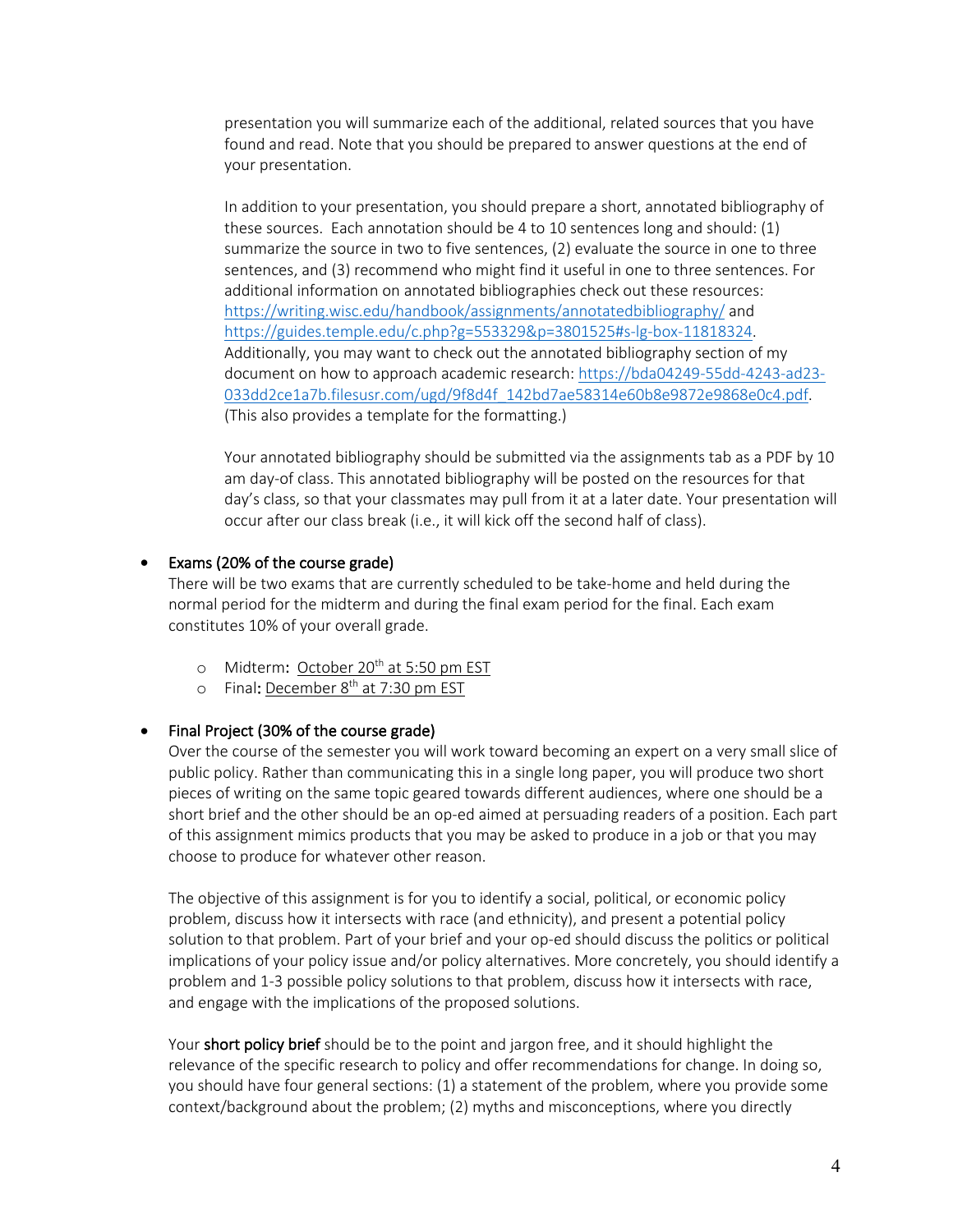address and refute misperceptions of either the people most affected or of the policy itself and you may also consider the major roadblocks to addressing the problem; (3) potential solutions, where you present one to three possible solutions, provide pros and cons of that or those solutions, and emphasize the solution you are advocating for; and (4) implications, where you may engage with what a path forward could look like, what the ramifications of adoption might be, or a consideration of potential roadblocks.

Your brief should be geared toward presenting research or findings to policy actors, who have limited time and need to get up to speed on what's going on. To that end, it should be eye catching and easy to read, which means you should eschew simply writing a series of paragraphs and instead include charts, graphs, bulleted points, tweet-worthy side bars, and/or multiple columns to name a few approaches you may adopt. As for technical details, you should include a title, your name, use 10 point font or larger, ½" margins or larger, and two pages (i.e., would fit on a single sheet of paper if printed front and back). Additionally, you should still include a works cited section at the end of your brief. For examples, see the results of a similar assignment (the 2 page briefs) assigned by Dr. Rebecca Kreitzer at UNC: http://www.rebeccakreitzer.com/briefs/. Here's a link to some slightly longer example:

https://www.hks.harvard.edu/centers/taubman/publications/policy-briefs. If you're looking for a resource on writing policy reports and briefs, check out this resource created by the Food and Agriculture Organization of the UN: http://www.fao.org/3/i2195e/i2195e03.pdf.

Op-eds, which stands for "opposite the editorial page," are pieces written by people other than a newspaper's staff and are written by a range of voices from experts to everyday people. Your oped draw pull on evidence (i.e., government, think-tank, or center reports and/or academic research), present a policy problem, and argue for either why it is a policy problem, why we should address it, how we should address it, or a combination. In your op-ed, you should: keep it short, make a single point, be informal, lead with your conclusion and a (current) news-hook, make it clear why reads (and the editor) should care, offer specific recommendations, use short and clear sentences, use active voice, and acknowledge the other side (or uncertainty). In writing your op-ed, it may be helpful to pick a possible outlet, read some examples there, and model yours on what has been previously published.

As for the technical details, your op-ed should have a title and indicate your name, and it should be 700 to 800 words long, double spaced, and in a 12-point normal font with 1" margins. One difference between what you will submit in class and what you would submit to a newspaper is that you will additionally include a works cited section at the conclusion of your op-ed. However, in the text of your op-ed, you should hyperlink to the resources cited as you would in a real oped. For additional information and guidance, check out these resources: https://journalistsresource.org/home/how-to-write-an-op-ed-or-column/; https://www.theopedproject.org/oped-basics; and https://projects.iq.harvard.edu/files/hkscommunications-program/files/new\_seglin\_how\_to\_write\_an\_oped\_1\_25\_17\_7.pdf.

To help you complete this assignment, the process is divided into four, smaller, bite-sized steps. Each is due by 11:59 pm EST the day it's due and must be submitted as a PDF to retain the formatting of your document. These are:

#### o Step 1: Paper Proposal (5%)

The first step in this process is proposing a topic on which you have sufficient personal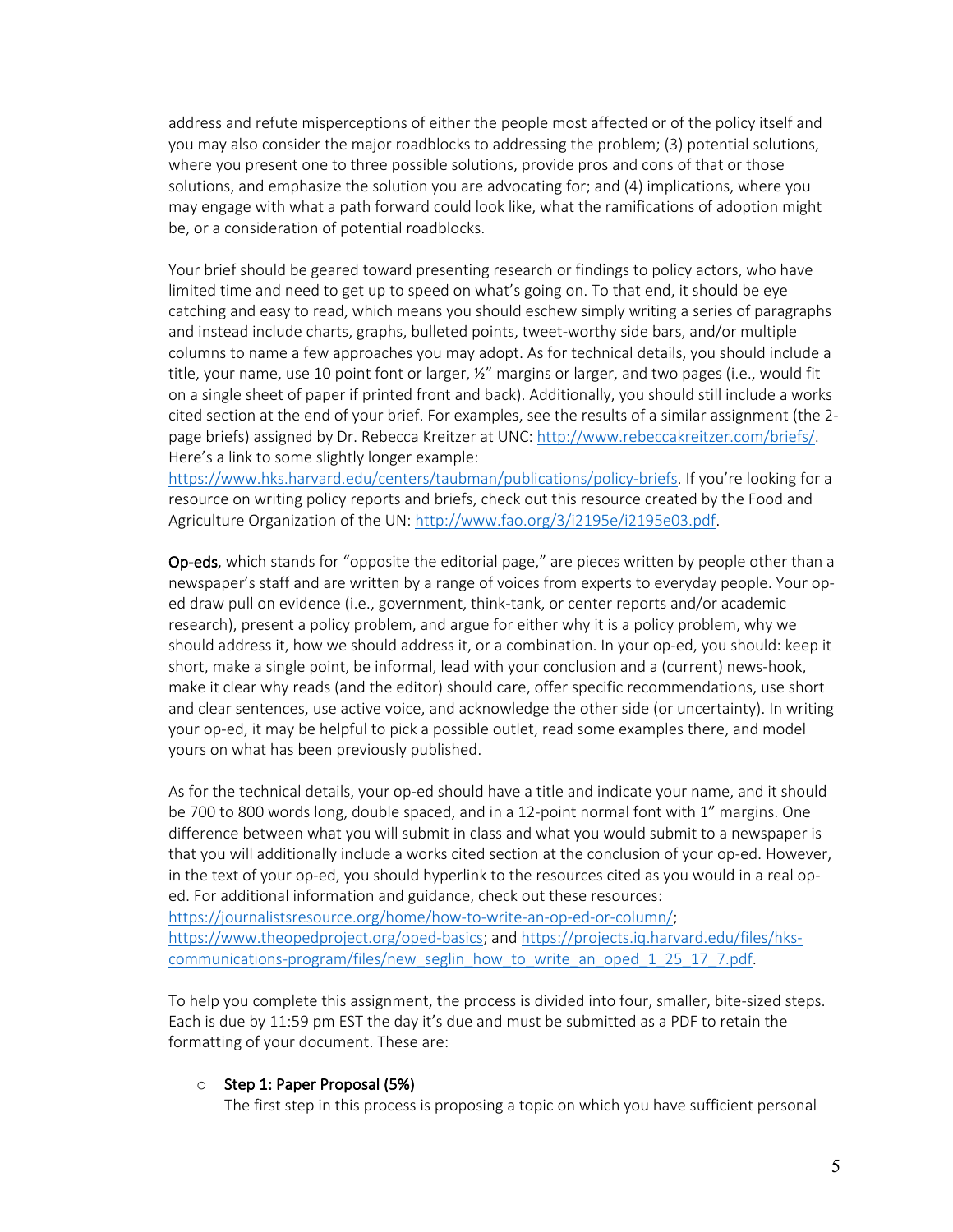experience and/or that others have done sufficient research on, which you can draw from to create your fact sheet and write your op-ed.

Your proposal should consist of two or three sections: (1) in a mandatory first section, write a paragraph (3 to 10 sentences) that previews the policy problem, why it's important, and how it relates to race; (2) in a mandatory section, write a paragraph (3 to 10 sentences) that indicates the evidence-based policy solution(s) you are advocating for and previews the argument you will make; (3) in an optional section, you may discuss what personal experience you have with the topic and how you may be drawing on it; and (4) in the last mandatory section, you should provide eight to ten citations and annotations for three sources that you can use for your project. At least two of these citations should be to a government agency, think tank, or center, at least five of these citations should be to an academic, peer-reviewed source, and none of your sources should come from questionable sources. Please put the sources you believe to be academic, peer-reviewed sources in bold, like this. In your annotation, which should be 4 to 10 sentences in length, you should: (1) summarize the source in two to five sentences, (2) evaluate the source in one to three sentences, and (3) state how this source contributes to your project in one to three sentences. Note that this is essentially a short, annotated bibliography.

Your proposal is due October 6 by 11:59 PM EST. Proposals should be submitted via Blackboard and submitted as a PDF.

#### o Step 2: Draft of Short Policy Brief (3%)

Incorporating the feedback you received on your policy proposal, write and submit a draft of your short policy brief. For specifics as to what this is, see above.

You draft is due November 10 by 11:59 PM EST and should be submitted via Blackboard as a PDF.

#### o Step 3: Draft of Op-Ed (3%)

Incorporating the feedback you received on your policy proposal, write and submit a draft of your op-ed. For specifics as to what this is, see above.

You draft is due November 24 by 11:59 PM EST and should be submitted via Blackboard as a PDF.

#### $\circ$  Step 4: Final Versions Your Duo of Public Communications on a Policy (and Response Memo) (19%)

Incorporating the feedback you received on the drafts of your short policy brief and your op-ed, edit and revise each document (each is worth 8% of over final grade). Additionally, write a memo, addressed to me (Dr. Shoub) on how you addressed my comments and questions (worth 3% of your final grade).

The final versions of your policy brief and your op-ed and your revisions memo are due December  $8<sup>th</sup>$  by 11:59 PM EST and should be submitted via Blackboard as a trio of PDFs.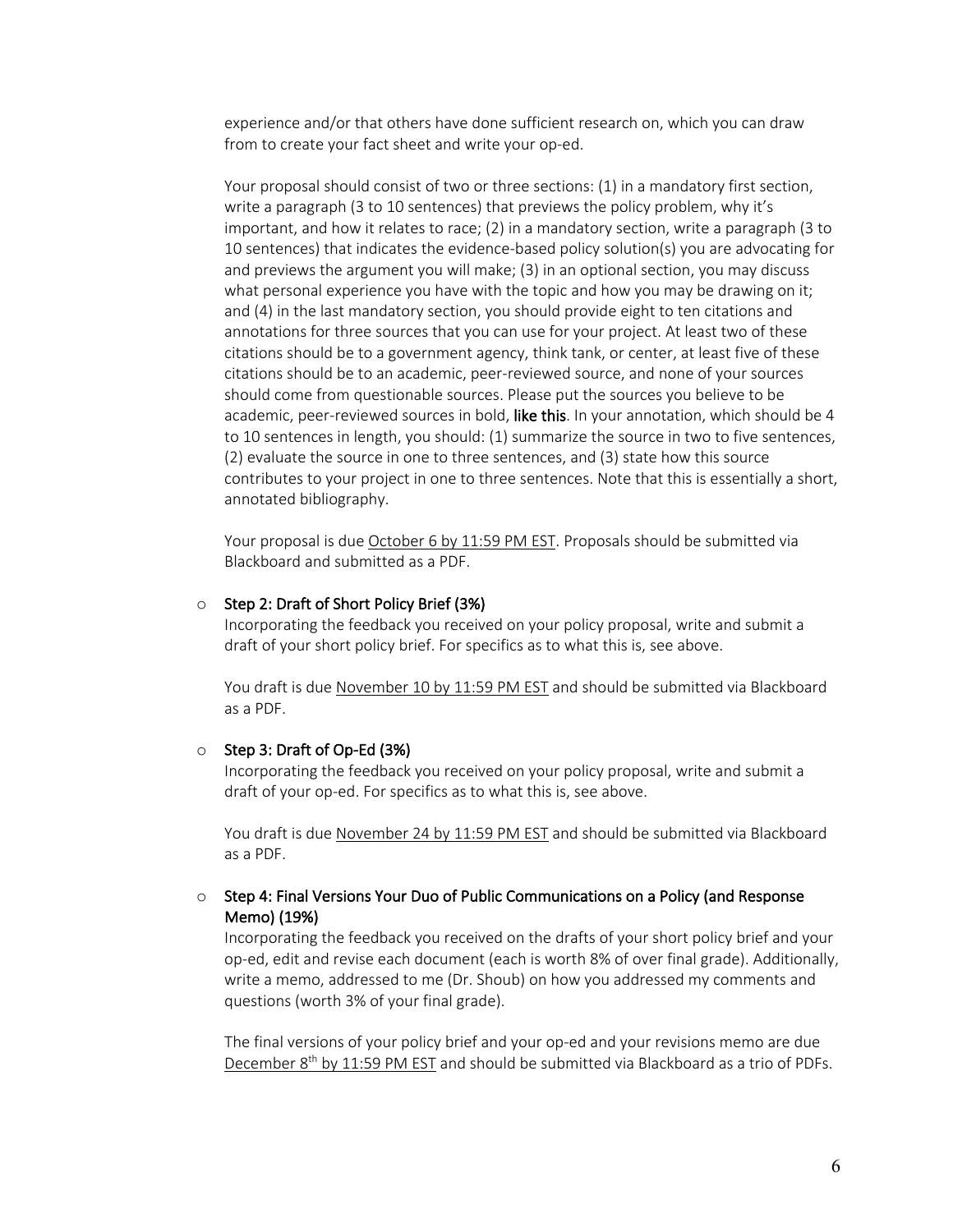#### PHD ASSIGNMENTS

Grades for PhD students will be determined by four general types of assignments.

#### • Class Participation (30% of the course grade)

You are expected to attend class, have read all of the week's assigned readings thoroughly, and not be bashful in sharing your thoughts. Each week you will earn 3 points for participation. Your lowest grade will be dropped.

If you are feeling sick or otherwise cannot attend class, you can alternatively earn these points by participating on that week's forum board. For this, you can earn 1.5 points for reflecting on the readings in 2-4 paragraphs and can earn an additional 0.5 points (up to 1.5 points) by otherwise posting on that week's forum board (i.e., a question, response to a question posted, etc.). These posts are due by the start of the following class.

#### • Supplemental Paper Presentation (8% of the course grade)

Once during the semester, you will identify an academic article related to the day's topic and present it to the class as if it is your own work. Your presentation should mimic a conference presentation, such that you use a slide deck and hit on each of the major parts of the paper (but don't necessarily walk through the entirety of the analysis or included tables). Your presentation should be 12 to 15 minutes in length.

At least four days prior to the class in which you give your presentation, you should e-mail your proposed paper to me, the professor, to ensure that the paper is appropriate. If you have issues finding an article, please contact me ASAP. When you have selected your article, I will post a link to it on Blackboard in case anyone is interested in skimming it before class. You will give your presentation after our break, and you should be prepared for questions at the end of your presentation from the class.

For additional guidance, see Tom Carsey's guide on presentations, which I provide a link to on my website: https://www.kelseyshoub.com/advice. Here are a few additional (and more succinct) resources: https://blogs.lse.ac.uk/impactofsocialsciences/2015/02/20/how-to-win-at-academicpresentations/; and https://www.wiley.com/network/researchers/promoting-your-article/6-tipsfor-giving-a-fabulous-academic-presentation.

#### • Response Papers (16% of the course grade)

To encourage active thinking about the readings and discussion in class, you will write two brief commentaries (2-3 pages, single-spaced) on the readings for a particular week. Each policy brief is worth 8% of your overall grade. You should very briefly and concisely summarize the readings or broader theme that you are engaging with. Then they should turn to a discussion of the strengths and weaknesses of these articles, suggest future questions, and/or put them in conversation with current events. Note that these pieces should not read as a series of summaries and critiques but rather a single cohesive essay that considers the readings in conversation with each other. You should synthesize information or draw contrasts across articles when appropriate.

The mechanics of these papers are as follow: 2-3 single-spaced pages in a 12-point standard font with 1" margins; submitted as a PDF; includes in-text citations but no works cited section as these should come from the readings for that week; and is submitted by 5:00 pm the day before the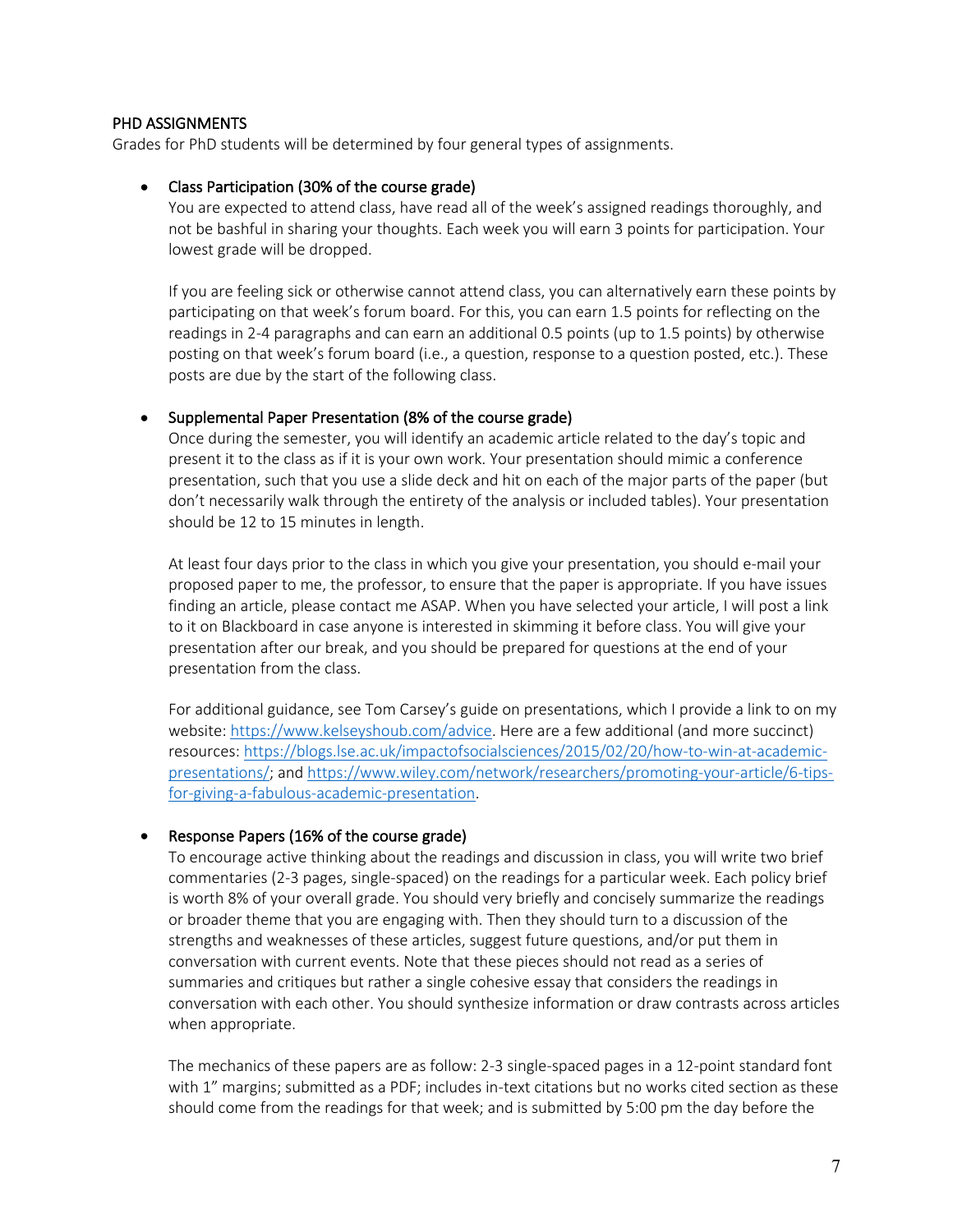associated class.

#### Reviews (16% of the course grade)

Instead of a midterm or final exam, you will engage in two activities common with the discipline: writing a book review and reviewing an article. The former is a piece that may appear in a journal that summarizes a book, discusses its strengths and weakness, and situates the book for readers. The latter is a critique of a working paper as if that paper had been submitted to a journal for review. More information on each assignment below.

#### $\circ$  Book Review (10% of the course grade)

Choose a book published in the last three years at a top university press that relates to the topics of this class, read it, and write a book review (750 to 1000 words) as would be printed in Perspectives on Politics, the Journal of Politics, or similar outlet.

Whereas a book report simply summarizes the contents of a book, a book review has multiple aims. A book review should: (1) briefly summarize a book's content; (2) succinctly evaluate its strengths and weaknesses; (3) identify and relay where the book sits within political science and its contributions; and (4) identify and relay who would find this book helpful. Your review should be written in full paragraphs, include a limited number (or no) quotes, and be written with a wide audience (e.g., students, academics, etc.) in mind. For additional information and instruction on writing a book review in political science, see this handout:

https://depts.washington.edu/pswrite/Handouts/BookReviews.pdf.

Before embarking on your book review, you should get written approval for your chosen book from the professor. If your chosen book does not meet one of the criteria (i.e., a book published within the last three years at a top university press), the professor may suggest alternative titles to choose between.

Book reviews should be 750 to 1000 words in length. Additionally, they should be double spaced, use a standard 12-point font. Instead of a title, you should include the full citation for the book. This should be followed by your name on the next line. You should submit a PDF version of your book review by 5:50 PM EST on October  $20^{th}$ . These reviews will then be circulated to your fellow PhD students in the class.

#### o Article Review (6% of the course grade)

This assignment is designed to mimic a primary form of professional service: peer review. For it, you will pretend that a journal has asked you to evaluate and review an article that is being considered for publication. You have accepted this invitation, and you now need to complete the review. Practically, I will assign you either an already published article or a working paper related to race, public policy, and politics to review. In your review, you should first briefly summarize the piece and your comments. Then you should provide more detailed comments describing and critiquing the fundamental puzzle addressed in the article (i.e. the research question and theory) and the approach used to evaluate this question (i.e. the research design). In November, we will walk through some examples of reviews that I have received to provide a clearer understanding of what's required for this assignment.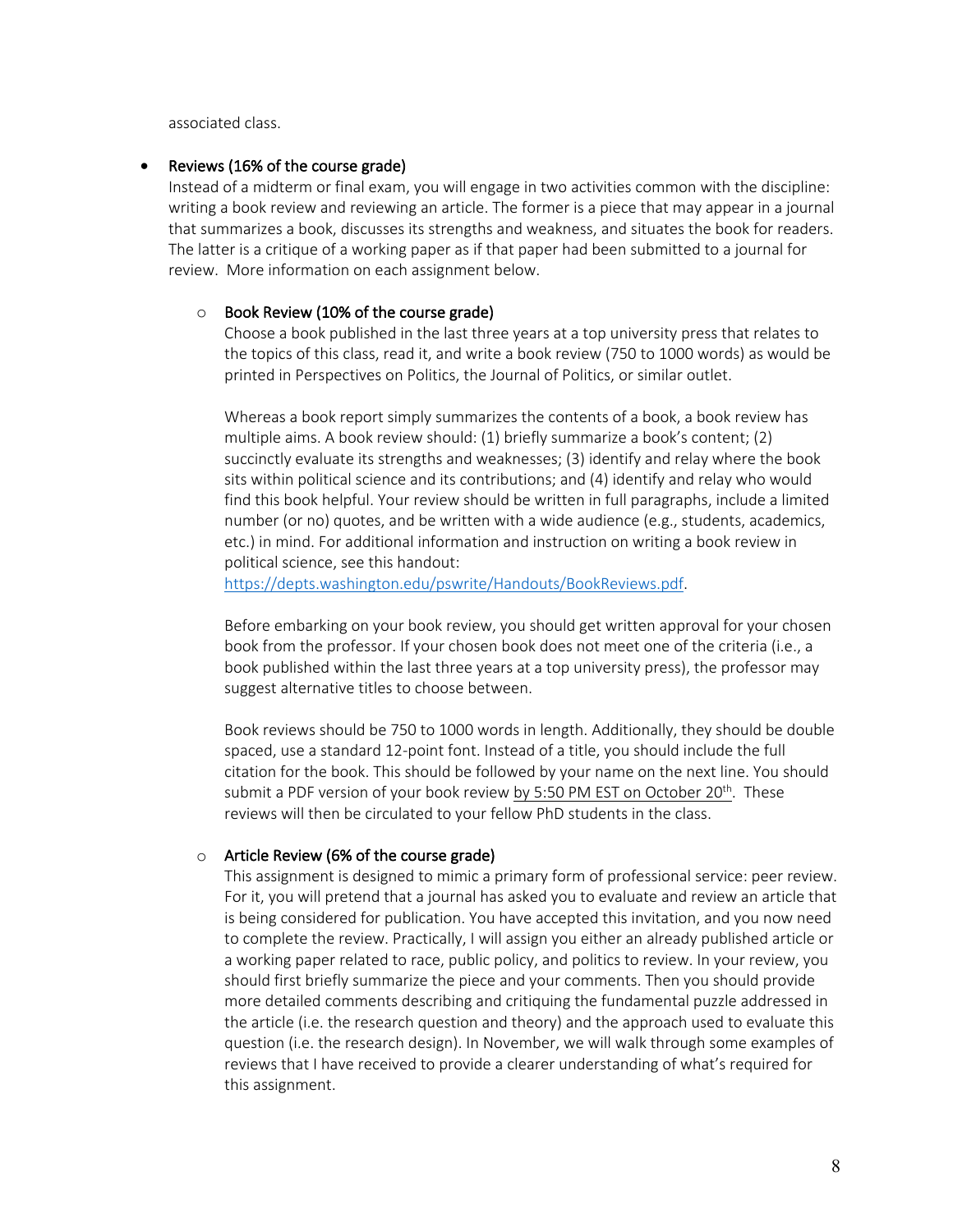Peer review is a vital part of academic work, allowing us to ensure the standards and rigor of our field are met. Virtually all academic work you read - in this class and others has seen multiple rounds of peer review. For additional help, check out Wiley's advice to reviewers (https://authorservices.wiley.com/Reviewers/journal-reviewers/how-toperform-a-peer-review/index.html) and this piece in PS on how to be a peer-reviewer (https://www.cambridge.org/core/journals/ps-political-science-and-politics/article/howto-be-a-peer-reviewer-a-guide-for-recent-and-soontobephds/D3E6C08F785D789184CA59450AE05549). Additionally, I will post a set of sample reviews, which we will discuss in more detail in class.

Article reviews should be no longer than two pages single spaced in length in a standard 12-point font with 1" margins. Instead of a title, you should include the citations for the paper, and then include your name on the next line. You should submit a PDF version of your article review by 7:30 pm EST on December 8<sup>th</sup>.

#### • Final Paper (30% of the course grade)

PhD students have two options for a final paper, which we will discuss in greater detail at the conclusion of the first class. Whichever option you choose, your paper will be written in stages.

First, for both options, each student will submit a short, one-page paper proposal by 11:59 pm EST on October  $6<sup>th</sup>$  (5%). For instructions on this, see the short research proposal guide in my "Beginning a Project" document on my website: https://bda04249-55dd-4243-ad23- 033dd2ce1a7b.filesusr.com/ugd/9f8d4f\_142bd7ae58314e60b8e9872e9868e0c4.pdf. Second, everyone will turn in an outline of your paper by  $11:59$  pm EST on November  $10<sup>th</sup>$  (5%), which should include some citations and data visualizations/summaries/figures if applicable. For those choosing the second option, you should also turn in a group working agreement, which we will discuss later in the semester, as a group. Then, regardless of option chosen, everyone will turn in a final paper draft by 5:50 pm EST on November  $24<sup>th</sup>$  (5%). Lastly, the final paper, and response memo detailing how you have incorporated and addressed feedback, is due by 11:59 pm EST on December  $8<sup>th</sup>$  (10%).

The two options for your final paper are as follows:

 $\circ$  Option 1: Students may write a research design. This is equivalent to writing the introduction, literature review, and theory section of an article style paper and a description and plan of the future analysis. Students have wide latitude in topic selection as long as it relates to public policy (process). For more information, see the "Research Design" portion of my "Beginning a Project" document on my website: https://bda04249-55dd-4243-ad23-

033dd2ce1a7b.filesusr.com/ugd/9f8d4f\_142bd7ae58314e60b8e9872e9868e0c4.pdf.

 $\circ$  Option 2: In conjunction with and under the guidance of the professor, students may work on a group final research project on a topic related to public policy or the policy process. This paper should be article length and include analysis. We will design, code, run, analyze, and write up this project as a group – and, if we are satisfied with the end result, submit it to an academic journal. Note that to do so you (or we will) will likely need to continue working on the paper after the semester ends.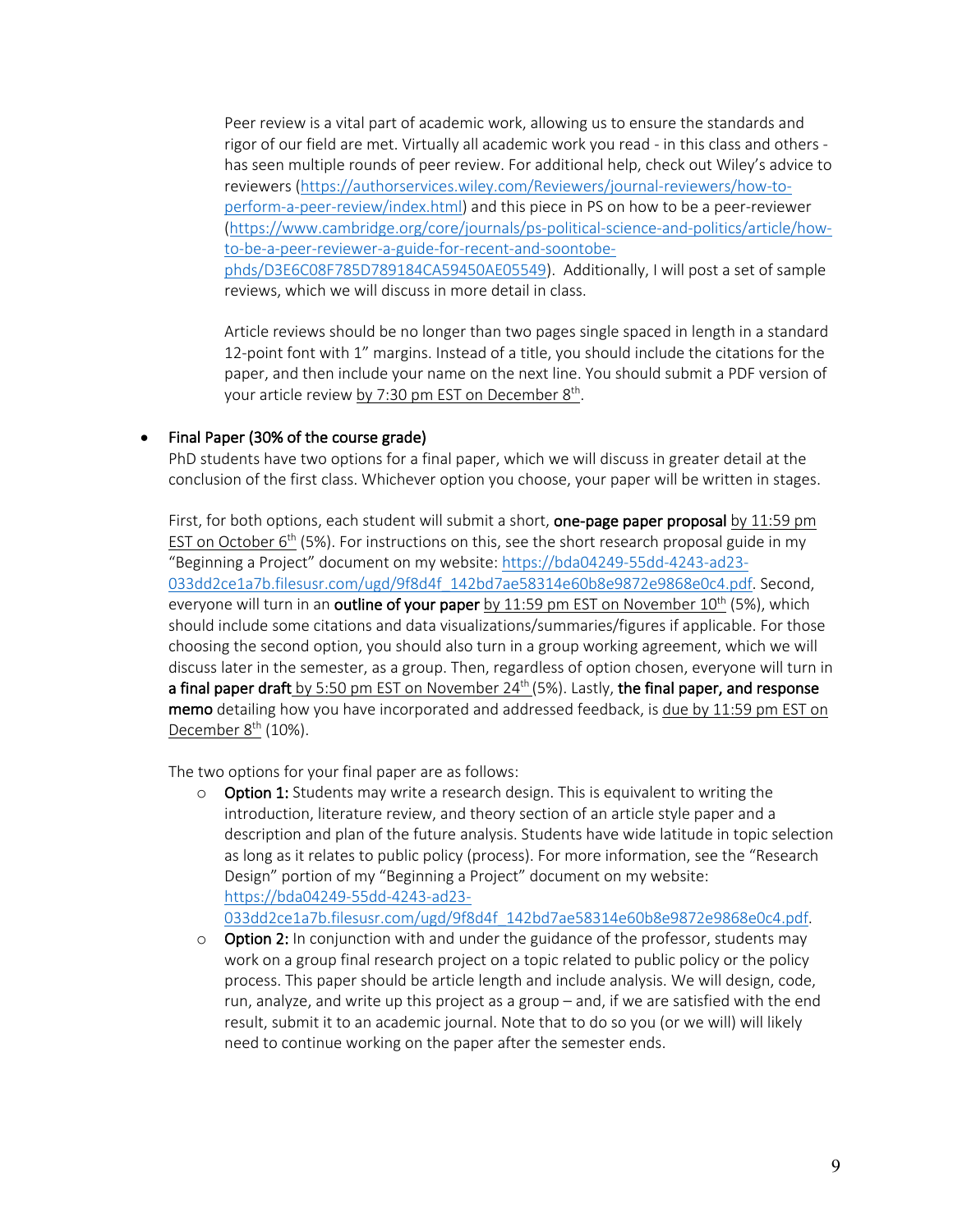# POLICIES AND PROCEDURES

*Please note that the following policies/statements are taken verbatim or very close to verbatim from the website of the Center for Teaching Excellence and are consistent with university rules and procedures*

## Recording Lectures & Privacy Protection

Students may not record class sessions or any portion of class sessions without the advance permission of the instructor or from the University's Office of Student Disability Services. Under no circumstances are students allowed to share material from lectures with members of the public. I will post videos for class that should be used for the purposes of class only and any local downloads should be deleted at the conclusion of the course from your computer. If class goes online (i.e., virtual) for any reason, synchronous class sessions will not be recorded by the professor or by any student, as you and your fellow students may participate verbally and in writing. This policy is in place to ensure the privacy of our classmates and to ensure material can be discussed openly and honestly.

## Academic Integrity

Assignments and examination work are expected to be the sole effort of the student submitting the work. Students are expected to follow the University of South Carolina Honor Code and should expect that every instance of a suspected violation will be reported. Students found responsible for violations of the Code will be subject to academic penalties under the Code in addition to whatever disciplinary sanctions are applied. Cheating on a test or copying someone else's work, will result in a 0 for the work, possibly a grade of F in the course, and, in accordance with University policy, be referred to the University Committee for Academic Responsibility and may result in expulsion from the University.

# Attendance Policy

In graduate classes that meet once a week you should not miss any classes. When you miss class, you miss important information. If you are absent, you are responsible for learning material covered in class. If you are absent when an assignment is due, you must have submitted the assignment prior to the due date to receive credit or have arranged an alternate due date with the professor prior to the absence. If you unexpectedly miss class and cannot contact the professor beforehand, you must contact the professor within 48 hours of missing class.

# Expectations for Classroom Behavior

All cell phones and pagers are to be turned off or silenced during class (not on vibrate). All cell phones are to be put away out of view during class; there is no text messaging, etc, during class. Failure to adhere to these classroom rules may result in your being dismissed from class and/or an academic penalty. Please be respectful of each other, the instructor, and any guest presenters while in class. We are all here to learn!

Any disrespectful or disruptive behavior may result in your referral to the Office of Student Judicial Programs.

#### Assignment Submission

Assignments are due when noted on the syllabus, and if no date or time is explicitly established then it is due at the beginning of class on the day noted. Late assignments will be accepted only in cases of emergency. Unless otherwise noted all assignments should be turned in via Blackboard on the assignments tab.

# Make Up Exams

Midterm Exams: Makeup exams will be allowed only with pre-approval of the instructor or with an acceptable, documented reason. Acceptable reasons for makeup exams include severe illness, family emergencies or other unavoidable events including dangerous weather conditions and car accidents.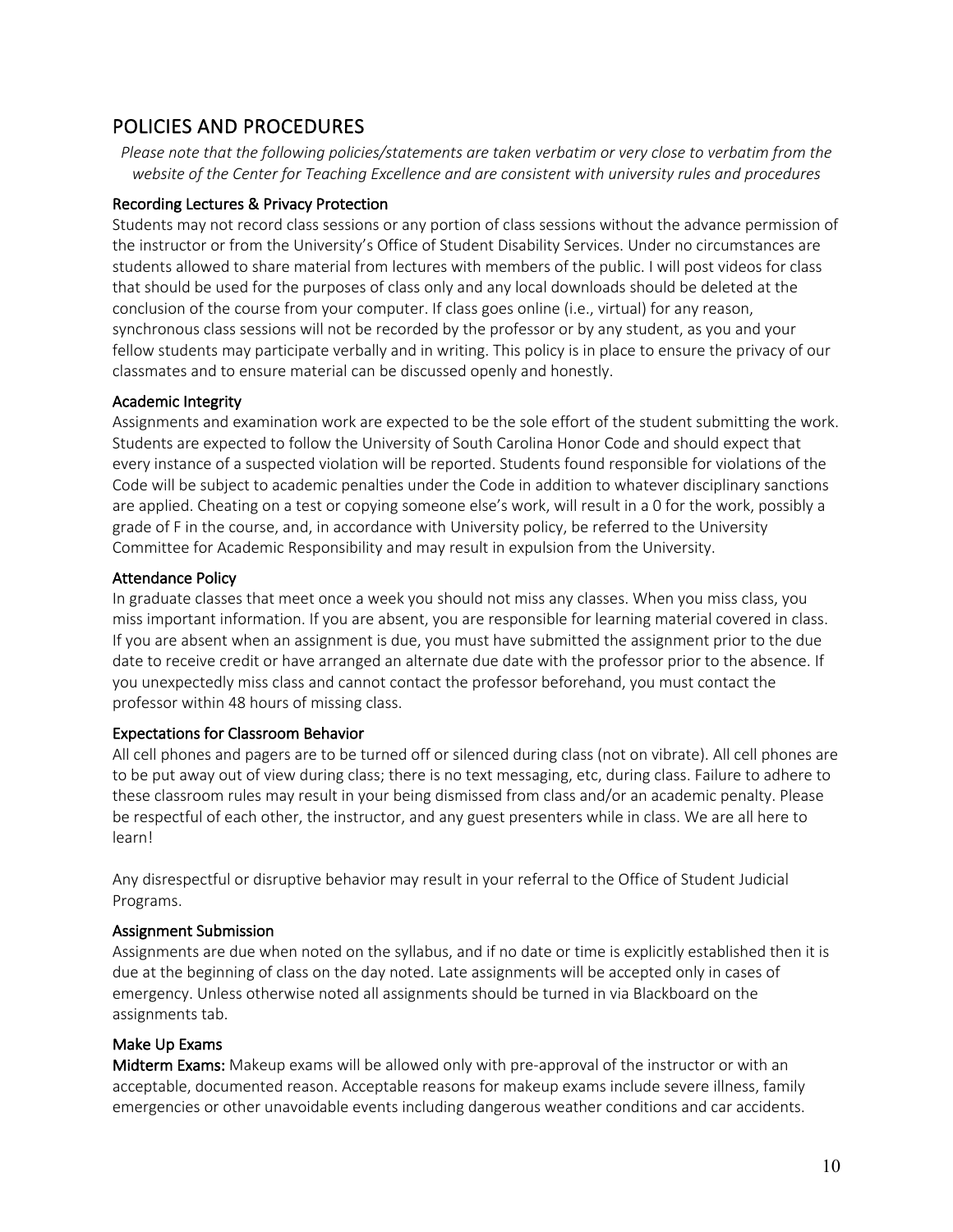Exam format for makeup exams may be different than the original exam and will likely utilize a mixture of short answers and essays. An oral examination may also be utilized if deemed appropriate by the instructor.

In Class Hack-a-thon: Students who are absent from the hack-a-thon will be given the grade of F on the course if they have not offered an excuse acceptable to the instructor (see previous paragraph for list of reasons). Re-examinations for the purpose of removing an F or raising a grade are not permitted. However, if the absence is excused, students will be assigned a grade of I, and may complete the course under the conditions specified by the instructor in the "Assignment of Incomplete Grade" form. A student with excused absence from a final examination – here the in class hack-a-thon – in one semester may complete the assignment at the next regular examination period provided the examination is taken at the convenience of the professor. The assignment must be taken within one calendar year from the time the absence was incurred. Deferments will be granted only in case of absence certified as unavoidable because of documented illness or other cause, rendering attendance at final examinations impossible.

#### Accommodating Disabilities

Reasonable accommodations are available for students with a documented disability. If you have a disability and may need accommodations to fully participate in this class, contact the Office of Student Disability Services: 777-6142, TDD 777-6744, email sasds@mailbox.sc.edu, or stop by LeConte College Room 112A. All accommodations must be approved through the Office of Student Disability Services.

## Diversity

In order to learn, we must be open to the views of people different than ourselves. While in class, please honor the uniqueness of your fellow classmates and appreciate the opportunity we have to learn from one another. Please respect each other's opinions and refrain from personal attacks or demeaning comments of any kind. Finally, remember to keep confidential all issues of a personal or professional nature that are discussed in class.

# Instructional Methods

This course will be taught using multiple instructional methods, including but not limited to: videos, in class discussion, group work, oral presentations, and in-class lab.

#### Recommended Study Habits

Readiness to learn means that you will come to class with questions and insights and prepared to discuss the relevance and application of course materials. I have found that students who do well in my class also: check blackboard often; take notes as you complete reading assignments to help you prepare for class and tests; form small study groups to prepare for exams; and ask questions often.

# Expectations of the Instructor

The instructor is expected to facilitate learning, to answer questions appropriately, to be fair and objective in grading, to provide timely and useful feedback on assignments, to maintain adequate office hours, and to treat students as she would like to be treated in their place.

#### Amending the Syllabus and Rules

Amendments and changes to the syllabus, including evaluation and grading mechanisms, are possible. The instructor must initiate any changes. Changes to the grading and evaluation scheme must be voted on by the entire class and approved only with unanimous vote of all students present in class on the day the issue is decided. The lecture schedule and reading assignments (daily schedule) will not require a vote and may be altered at the instructor's discretion. Grading changes that unilaterally and equitably improve all students grades will not require a vote. Once approved amendments will be distributed in writing to all students via e-mail or Blackboard.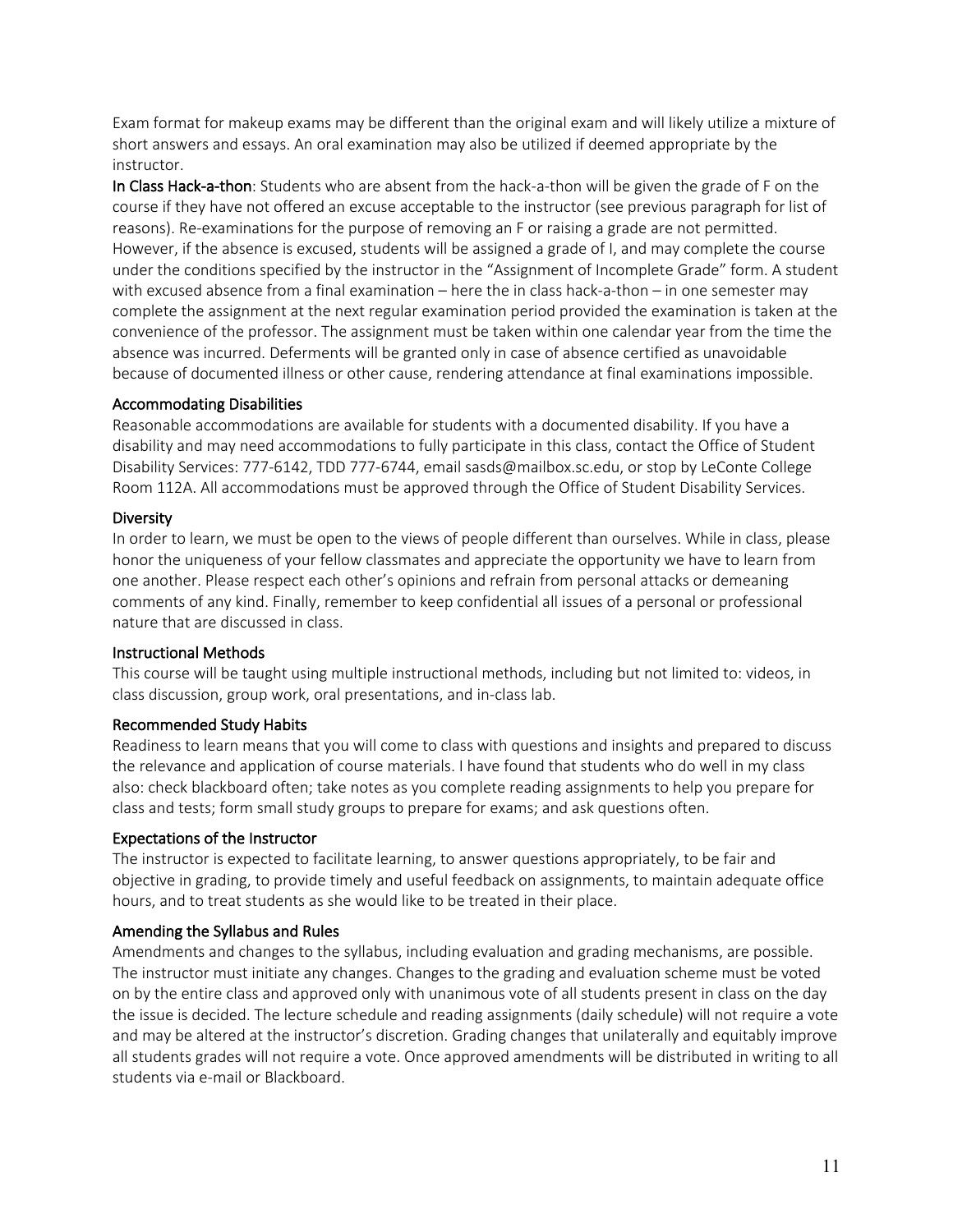## A Note on COVID-19

COVID-19 continues to pose a threat to the well-being and health of our USC community. You are urged to take extra precautions to keep yourself and your peers safe. First, please be aware of all current CDC guidelines, which can be found here: https://www.cdc.gov/coronavirus/2019-ncov/index.html. Vaccines and masks are highly encouraged – both in class and for meetings, such as in office hours. If you are unwilling or unable to wear a mask when meeting one-on-one or in office hours, I am happy to meet with you virtually.

Further, if you are not feeling well - STAY HOME. Although the class is discussion based, protecting everyone's health is most important, so I have created alternative opportunities to participate in class via our class discussion board and forums. This means that if you feel ill stay home and virtually participate. Please let me know, however, if you do feel ill and need to miss class. Should you become sick or need to take a longer period of absence, I will happily work with you to ensure your success in the class. Again: my priority is all of our health and safety.

If, for whatever reason, class must temporarily or permanently transition to a fully remote mode, we will simply transition to a virtual meeting space, and office hours will be held virtually. This may occur if I am ever required to quarantine, if there is an outbreak in class, or if 30% or more of the class is ill, in quarantine, or otherwise cannot attend class in person per university guidance.

Finally, to support contact tracing efforts in the future, all students will have assigned seats following the first week of class.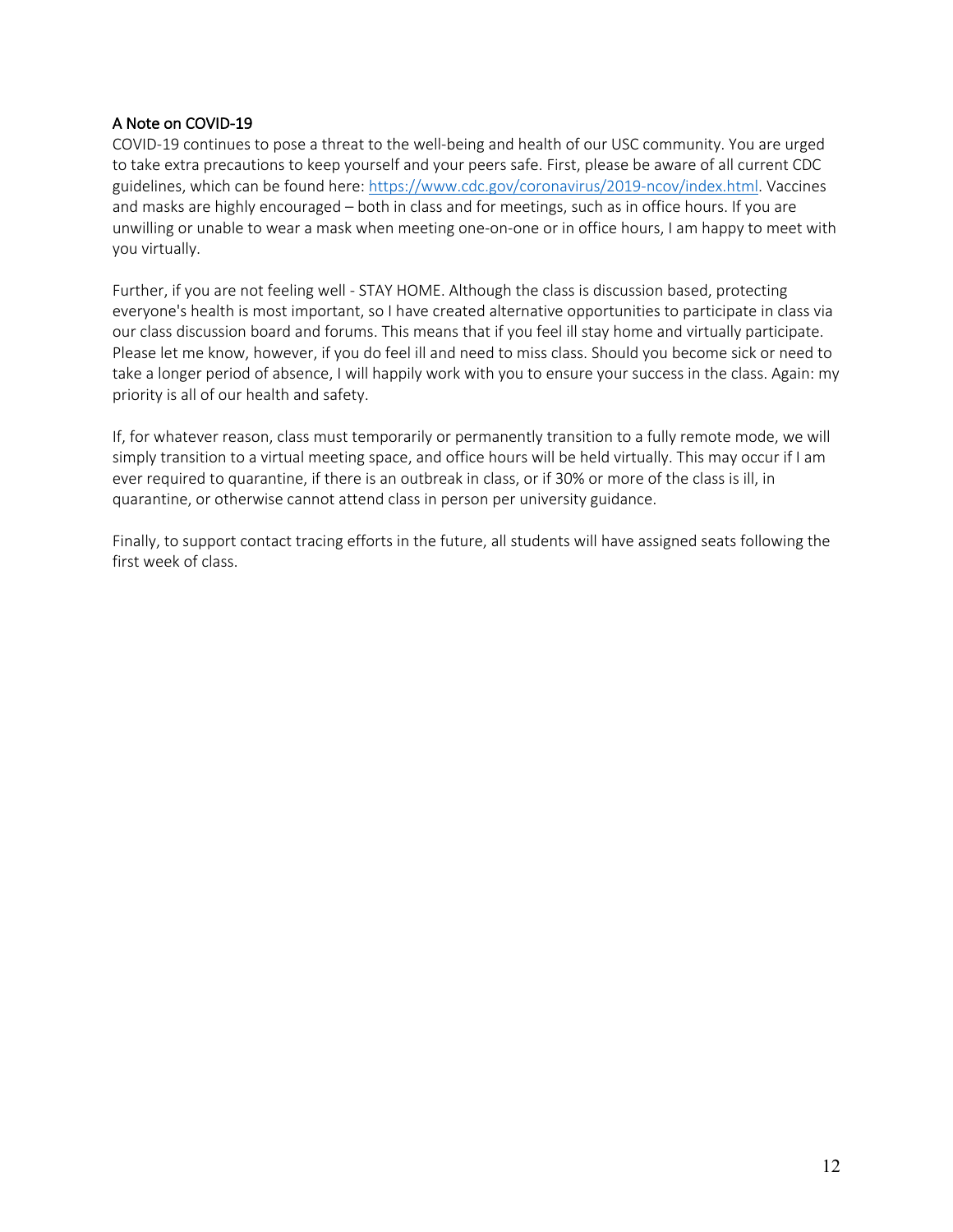# DAILY COURSE SCHEDULE

Please note that amendments and changes to the syllabus may occur, and the instructor reserves the right to do so.

# August 25: Class Overview, the Building Blocks, and Talking About Race

*Note: Everyone will sign-up for presentations, reading questions, and reading responses.*

- Today's Topics:
	- o Overview of the course layout and assignments
	- o Discussion of how to talk about race and why it may make us uncomfortable
	- o Skill Building: How to read academic articles and how to interpret tables and figures
- Reading for Today's Class:
	- o Tatum, B.D., 2017. *Why are all the Black kids sitting together in the cafeteria?: And other conversations about race.* Basic Books.
		- Read the second introduction (A Psychologist's Perspective), Part II (Chapters 3-7) and Part III (Chapters 8 and 9)
		- The entire book is available via the university's library. I have posted the relevant sections to Blackboard.
	- o DiAngelo, R. 2011. "White Fragility." *International Journal of Critical Pedagogy*. 3:3. (https://libjournal.uncg.edu/ijcp/article/viewFile/249/116)
	- o Chapter 1 from: Shaw, Despipio, Pinderhughes, and Travis. 2019. *Uneven Roads: An Introduction to U.S. Racial and Ethnic Politics.* Sage Press. (PDF on Blackboard)

# September 1: Historical Legacies, Institutions, and Policy (Core Concepts 1)

- Today's Topics:
	- o Discussion of institutional, historical, and systemic factors that can inform policy change and outcomes
	- o Skill Building: Finding Sources & Annotated Bibliographies
- Reading for Today's Class:
	- o Mettler, Suzanne. "The Policyscape and the Challenges of Contemporary Politics to Policy Maintenance." *Perspectives on Politics* 14 (2016): 369–390.
	- o Baumgartner, Frank R. Bryan D. Jones, and Peter B. Mortensen. 2018. "Chapter 2: Punctuated Equilibrium Theory: Explaining Stability and Change in Public Policymaking." In *Theories of Public Policy* edited by Chrstopher M. Weible and paul A. Sabatier.
	- o Shoub, Kelsey. 2021. "Comparing Systemic and Individual Sources of Racially Disparate Traffic Stop Outcomes." *Journal of Public Administration Research and Theory.*
	- o Acharya, Avidit, Matthew Blackwell, and Maya Sen. 2016. "The political legacy of American slavery." *The Journal of Politics.* 78(3): 621-641.
	- o Mazumder, Soumyajit. 2018. "The persistent effect of US civil rights protests on political attitudes." *American Journal of Political Science* 62.4 (2018): 922-935.

# September 8: Explicit and Implicit Racism and Bias (Core Concepts 2)

- Today's Topics:
	- o Discussion of individual sources of bias in policy outcomes
	- o Engaging with two ways these biases have been documented and discussed in policing by groups engaged in this domain
	- o Skill Building: Policy Briefs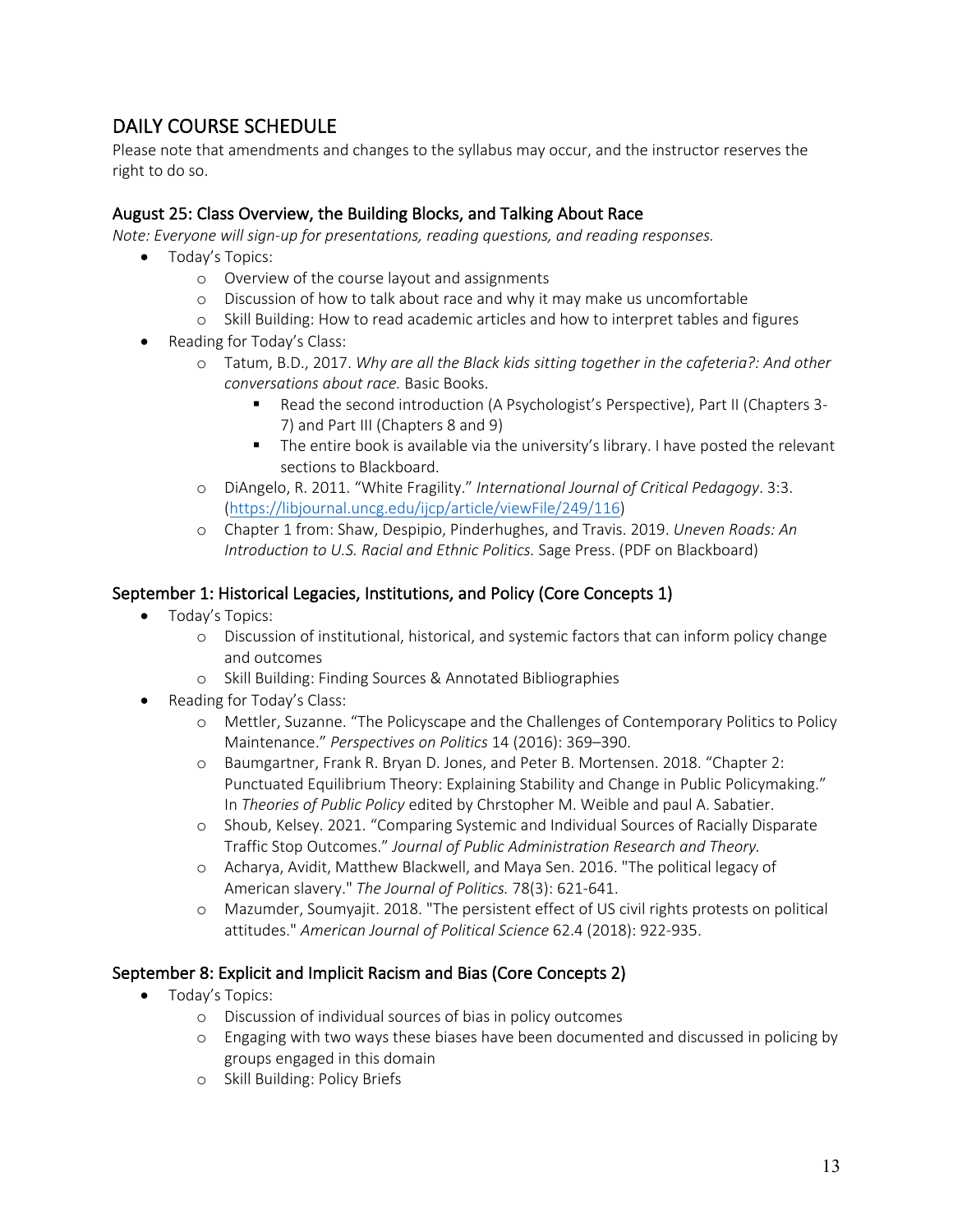- Reading for Today's Class:
	- o Part 1 from Tatum, B.D., 2017. *Why are all the Black kids sitting together in the cafeteria?: And other conversations about race.* Basic Books.
	- o Banks, R. Richard, Jennifer L. Eberhardt, and Lee Ross. "Discrimination and implicit bias in a racially unequal society." *California Law Review* 94, no. 4 (2006): 1169-1190.
	- o Glaser, J. Spencer, K., and Charbonneau, A. 2014. "Racial Bias and Public Policy." *Policy Insights from the Behavioral and Brain Science.* 1(1), pp.88-94.
	- o Read the Executive Summary and Chapter 1 from the report on the results of the NYPD's implicit bias training program (https://www1.nyc.gov/assets/nypd/downloads/pdf/analysis\_and\_planning/impacts-ofimplicit-bias-awareness-training-in-%20the-nypd.pdf)
	- o Read the first four sections (Introduction through Hidden in Plain Sight) of this Brennan Center report on racism in law enforcement: https://www.brennancenter.org/ourwork/research-reports/hidden-plain-sight-racism-white-supremacy-and-far-rightmilitancy-law

# September 15: (Race and) Representation (Core Concepts 3)

- Today's Topics:
	- o Discussion of theories of representation and drawing parallels between public administration and political science more generally
	- o Skill Building: Op-Eds
- Reading for Today's Class:
	- o Chapters 1, 4, and 8 from Katherine Tate's *Black Faces in the Mirror* (2003)
	- o Meier, Kenneth J. 2019. "Theoretical frontiers in representative bureaucracy: New directions for research." *Perspectives on Public Management and Governance* 2, no. 1: 39-56.
	- o Chapters 1 and 2 from Stuart N. Soroka's and Christopher Wlezien's *Degrees of Democracy: Politics, Public Opinion, and Policy* (2010)

# September 22: Whose voice is heard? Voting and Political Participation

- Today's Topics:
	- o A look at whose voice is heard by examining who votes, how policy may affect who votes, and who more actively engages their elected representatives
	- o Skill Building: Paper Proposals
- Reading for Today's Class:
	- o Schuit, Sophie, and Jon C. Rogowski. 2017. "Race, representation, and the voting rights act." *American Journal of Political Science.* 61(3): 513-526.
	- o Kuk, John, Zoltan Hajnal, and Nazita Lajevardi. 2020. "A disproportionate burden: strict voter identification laws and minority turnout." *Politics, Groups, and Identities*: 1-9.
	- o Nuamah, Sally A. and Thomas Ogorzalek. 2021. "Close to Home: Place-Based Mobilization in Racialized Contexts." *American Political Science Review*: 1-18.
	- o Broockman, D.E., 2014. Distorted communication, unequal representation: constituents communicate less to representatives not of their race. *American Journal of Political Science*, *58*(2), pp.307-321.
	- o Grumbach, Jacob M., and Alexander Sahn. 2020. "Race and representation in campaign finance." *American Political Science Review* 114, no. 1 (2020): 206-221.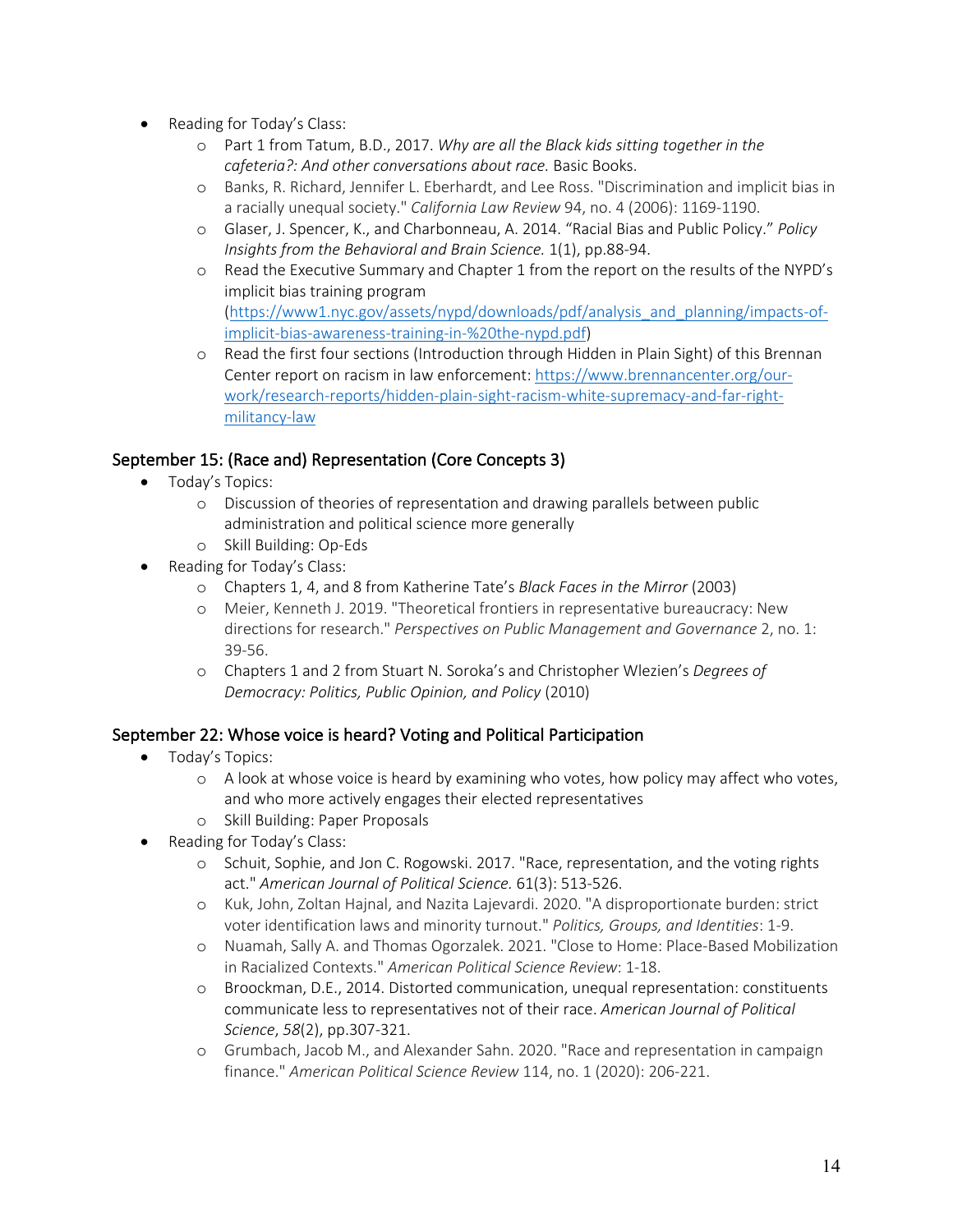# September 29: No Class

*Everyone has paper proposals due next week. Take this time to make significant headway on those proposals. Note that Wednesday office hours are also cancelled.* 

# October 6: The Criminal Justice System Part 1 – How Citizens Respond and How Opinions Vary

- Today's Topics:
	- o Discussing differential rates and effects of contact with the criminal justice system.
	- o Discussing how the public views the criminal justice system and one thing that may shape those impressions.
	- o We'll talk about the Midterm today.
	- o Skill Building: Book Reviews (PhD)
- Reading for Today's Class:
	- o Voigt, Rob, Nicholas P. Camp, Vinodkumar Prabhakaran, William L. Hamilton, Rebecca C. Hetey, Camilla M. Griffiths, David Jurgens, Dan Jurafsky, and Jennifer L. Eberhardt. "Language from police body camera footage shows racial disparities in officer respect." *Proceedings of the National Academy of Sciences* 114, no. 25 (2017): 6521- 6526.
	- o Chapter 2 from Gibson and Nelson's *Black and Blue: How African American Judge the U.S. Legal System* (2018)
		- Book available via U of SC library
		- PDF of Chapter on Blackboard
	- o Riccucci, Norma M., Gregg G. Van Ryzin, and Karima Jackson. "Representative bureaucracy, race, and policing: A survey experiment." *Journal of Public Administration Research and Theory* 28, no. 4 (2018): 506-518.
	- o Walker, Hannah L. 2020. "Targeted: The Mobilizing Effect of Perceptions of Unfair Policing Practices." The Journal of Politics, 82(1): 119-134.
	- o White, Ariel. "Misdemeanor Disenfranchisement? The demobilizing effects of brief jail spells on potential voters". *American Political Science Review 113* (2): 311-324.
	- o MORRIS, KEVIN. "Turnout and Amendment Four: Mobilizing Eligible Voters Close to Formerly Incarcerated Floridians." *American Political Science Review* (2021): 1-16.
- What's due?
	- o All: Paper Proposals

# October 13: The Criminal Justice System Part 2 – Policy Outcomes

- Today's Topics:
	- o Discussing what might alter observed policing racial disparities and practices
	- o Discuss paper proposals.
	- o Time will be left at the end of class for questions about the midterm. Dr. Shoub will answer questions that you have but not prepare a guided review for you.
- Reading for Today's Class:
	- o Pierson, Emma, Camelia Simoiu, Jan Overgoor, Sam Corbett-Davies, Daniel Jenson, Amy Shoemaker, Vignesh Ramachandran et al. "A large-scale analysis of racial disparities in police stops across the United States." *Nature human behaviour* 4, no. 7 (2020): 736-745.
	- o Ash, Elliot, Jeffrey Fagan, and Allison Harris. "Local Public Finance and Discriminatory Policing: Evidence from Traffic Stops in Missouri." *Journal of Race, Ethnicity, and Politics* (2020): 1-28.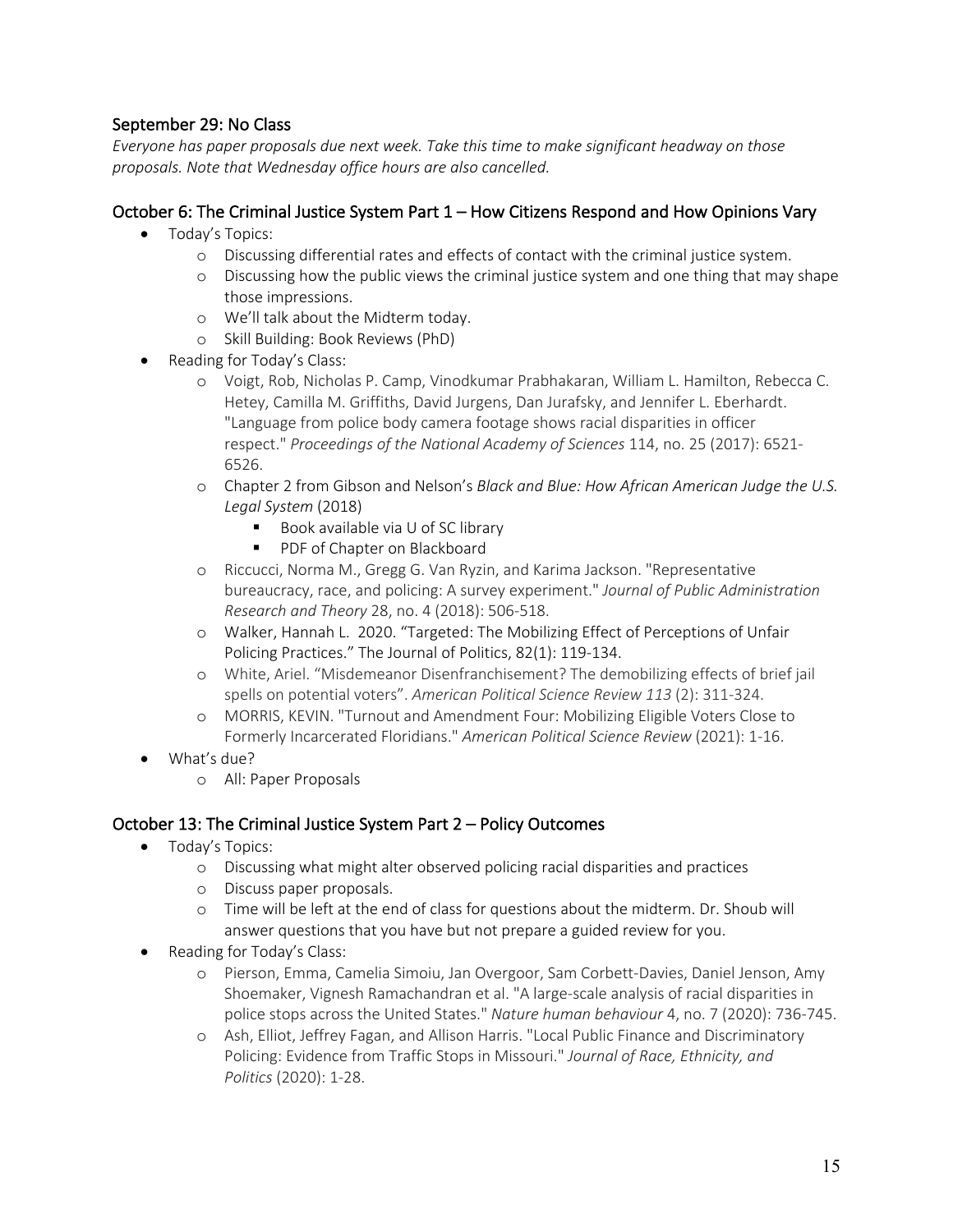- o Ba, Bocar A., Dean Knox, Jonathan Mummolo, and Roman Rivera. "The role of officer race and gender in police-civilian interactions in Chicago." *Science* 371, no. 6530 (2021): 696- 702.
- o Roach, Kevin, Frank R. Baumgartner, Leah Christiani, Derek A. Epp, and Kelsey Shoub. "At the intersection: Race, gender, and discretion in police traffic stop outcomes." *Journal of Race, Ethnicity, and Politics* (2020): 1-23.
- o Can computers do better?
	- Dressel, Julia, and Hany Farid. "The accuracy, fairness, and limits of predicting recidivism." *Science advances* 4, no. 1 (2018): eaao5580.
	- Harwell, Drew. 2019 May 22. "Both Democrats and Republicans Blast Facial-Recognition Technology in Rare Bipartisan Moment.\_" *Washington Post.*  (https://www.washingtonpost.com/technology/2019/05/22/blasting-facialrecognition-technology-lawmakers-urge-regulation-before-it-gets-out-control/)

# October 20: Midterm

- Take-home midterm more information to come.
- What's assigned or due?
	- o PhD Students: Book Review
	- o All: Dr. Shoub will send out a survey to check in on how everyone thinks the semester is going.

# October 27: Social Welfare

- Today's Topics:
	- o Discussing the racialization of welfare and racial disparities in implementation
	- o Recap of where we are: what do the responses to the survey look like; how'd the midterm go; reminders of upcoming assignments.
	- o Skill Building: Citations
- Reading for Today's Class:
	- o Gilens, Martin. 1996. "Race Coding and White Opposition to Welfare." *American Political Science Review.* 90(3): 593-504.
	- o Winter, Nicholas J.G. 2006 "Beyond Welfare: Framing and the Racialization of White Opinion on Social Security." *American Journal of Political Science.* 50(2): 400-420.
	- o DeSante, Christopher D. 2013. "Working Twice as Hard to Get Half as Far: Race, Work Ethic, and America's Deserving Poor." *American Journal of Political Science.* 57(2): 342- 356.
	- o Keiser, Lael, et al. 2004 "Race, Bureaucratic Discretion, and the Implementation of Welfare Reform." *American Journal of Politics.* 48(2): 314-327.
	- o Schram, Sanford. F et al. 2009. "Deciding to Discipline: Race, Choice, and Punishment at the Frontlines of Welfare Reform" *American Sociological Review*. 74(3).

# November 3: Education

- Today's Topics:
	- o Discussing different aspects of education policy as it relates to race in the United States
	- o Skill Building: Paper Reviews (PhD)
- Readings for Today's Class:
	- o Keiser, Lael R., Donald P. Haider-Markel, and Rajeev Darolia. "Race, representation, and policy attitudes in US public schools." *Policy Studies Journal* (2021).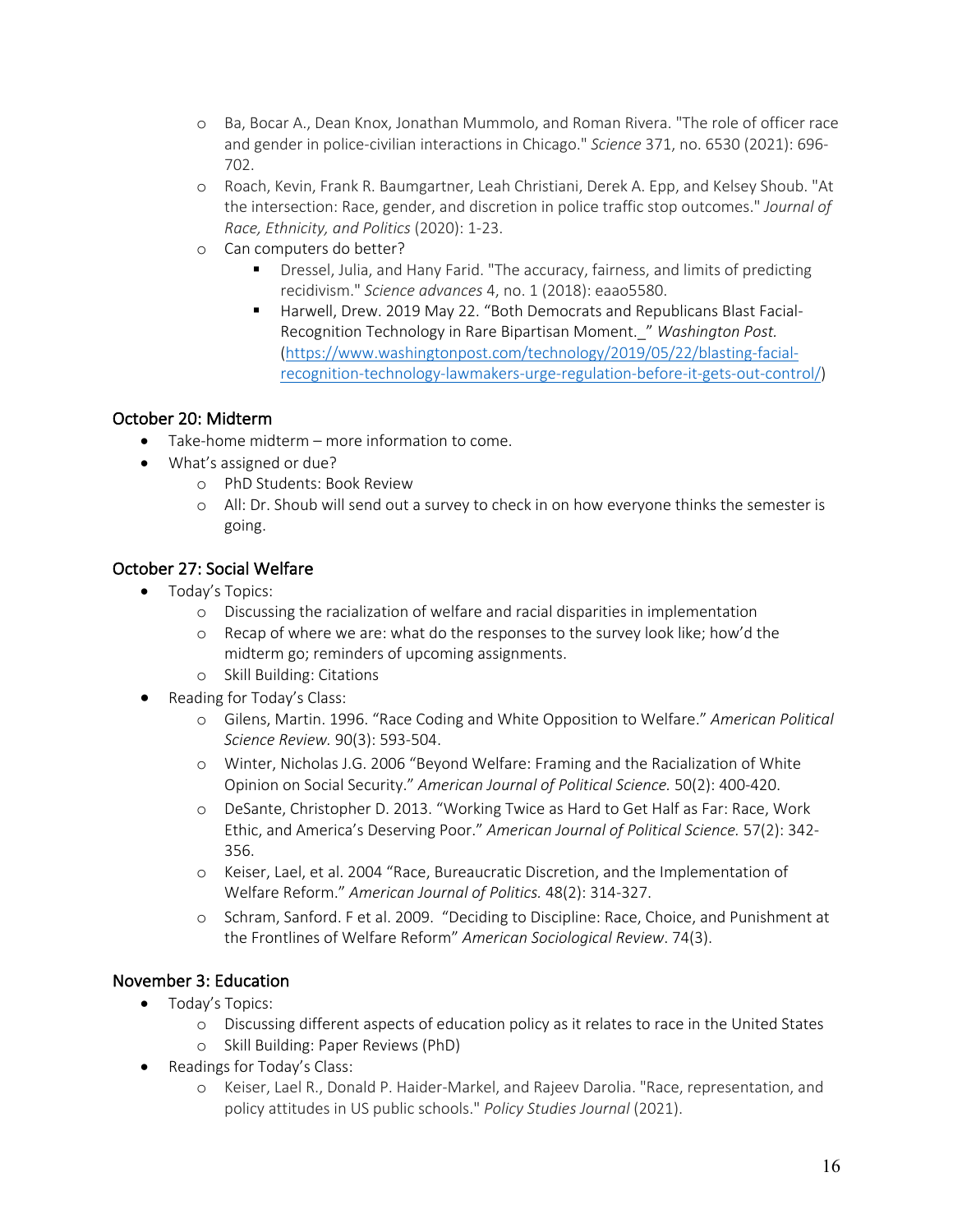- o Reardon, Sean F., and Ann Owens. "60 years after Brown: Trends and consequences of school segregation." *Annual Review of Sociology* 40 (2014): 199-218.
- o Darlin-Hammond, Linda. 2007. "Race, Inequality and Educational Accountability: The Irony of 'No Child Left Behind." *Race, Ethnicity, and Education.* 10(3):245-260.
- o Arcidiacono, Peter, Michael Lovenheim, and Maria Zhu. "Affirmative action in undergraduate education." *Annu. Rev. Econ.* 7, no. 1 (2015): 487-518.
- o Cortes, Calena. 2012. "Do Bans on Affirmative Action Hurt Minority Students? Evidence from the Texas Top 10% Plan." *Economics of Education Review.* 29(6): 1110-1124.
- o *Note: A reading on the current controversies surrounding education may be assigned. This will likely be a news article or think tank piece.*
- What's due?
	- o MPA Students: Draft of Policy Briefs
	- o PhD Students: Paper Outlines (+ Group Agreement)

# November 10: Health

*Note: Class will end a bit early, and Dr. Shoub will hold office hours aimed at final project and paper help.*

- Today's Topics:
	- o Discuss the Policy Briefs
- Reading for Today's Class:
	- o Fair, Malika A., and Sherese B. Johnson. "Addressing racial inequities in medicine." *Science* 372, no. 6540 (2021): 348-349.
	- o Kazemian, Sara, Sam Fuller, and Carlos Algara. "The role of race and scientific trust on support for COVID-19 social distancing measures in the United States." *Plos one* 16, no. 7 (2021): e0254127.
	- o Chapman, Elizabeth N., Anna Kaatz, and Molly Carnes. 2013. "Physicians and Implicit Bias: How Doctors May Unwittingly Perpetuate Health Care Disparities." *Journal of General Internal Medicine.* 28(11): 1504-1510.
	- o Jacobson, Gretchen, Jennifer Huang, Tricia Neuman, and Karen Smith. 2013. "Wide Disparities in the Income and Assets of People on Medicare by Race and Ethnicity: Now and in the Future." *The Henry J. Kaiser Family Foundation.*
	- o McConnell, K. John, et al. 2018. "Oregon's Emphasis on Equity Shows Signs of early Success for Black and American Indian Medicaid Enrollees." *Health Affairs*. 37(3): 386- 393.

# November 17: TBD

*Note: Class will end a bit early, and Dr. Shoub will hold office hours aimed at final project and paper help.*

- Today's Topics:
	- o TBD
	- o We'll talk about the final exam.
- Reading for Today's Class:
	- o TBD

# November 24: No Class

- What's due?
	- o MPA Students: Draft of Op-Ed
	- o PhD Students: Paper Draft